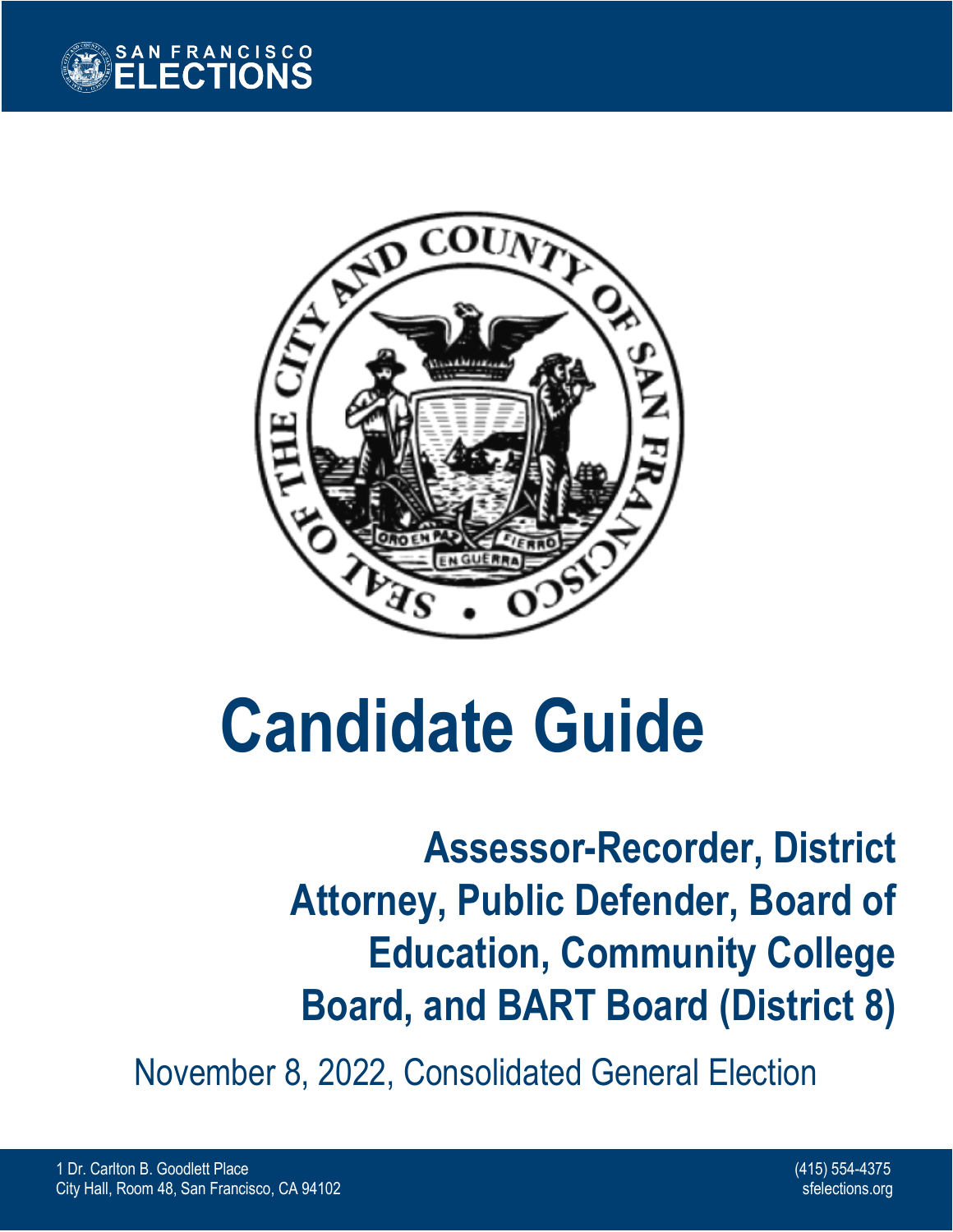# THIS PAGE IS INTENTIONALLY LEFT BLANK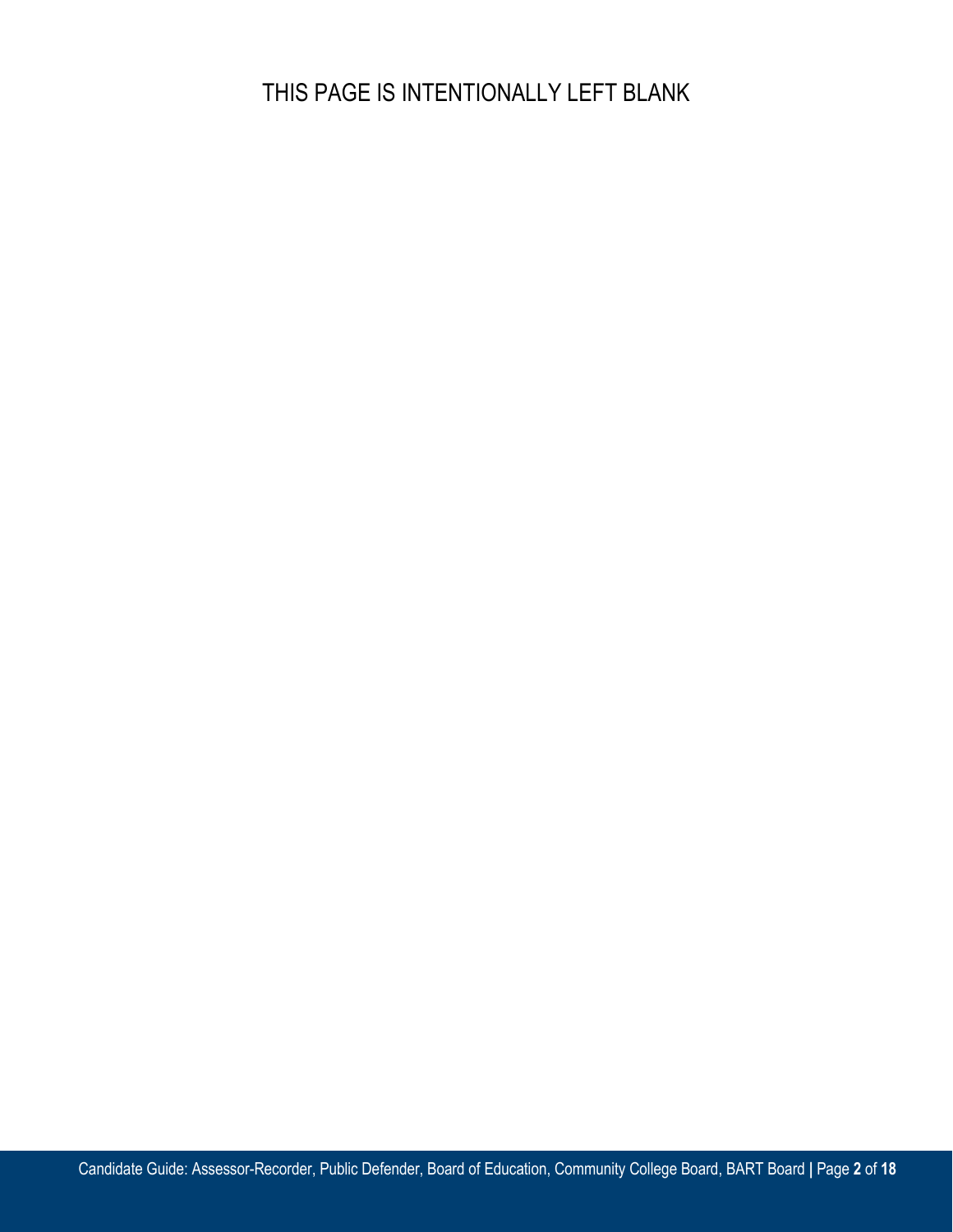# **Table of Contents**

| I.<br>II.    |                |        |    |
|--------------|----------------|--------|----|
| III.         |                |        |    |
| IV.          |                |        |    |
| a.           |                |        |    |
| b.           |                |        |    |
| C.           |                |        |    |
| d.           |                |        |    |
| е.           |                |        |    |
| f.           |                |        |    |
| V.<br>a.     |                |        |    |
| VI.<br>a.    |                |        |    |
| b.           |                |        |    |
|              | i.             |        |    |
|              | ii.            |        |    |
| VII.<br>a.   |                |        |    |
|              | İ.             |        |    |
| b.           |                |        |    |
| C.           |                |        |    |
| d.           |                |        |    |
|              | $\mathbf{I}$ . |        |    |
|              | ii.            |        |    |
| е.           |                |        |    |
|              | i.             |        |    |
|              | ii.            | Format | 15 |
|              | iii.           |        |    |
|              | iv.            |        |    |
|              |                |        |    |
| f.           |                |        |    |
| VIII.<br>IX. |                |        |    |
| Х.           |                |        |    |
| XI.          |                |        |    |
| a.           |                |        |    |
| b.           |                |        |    |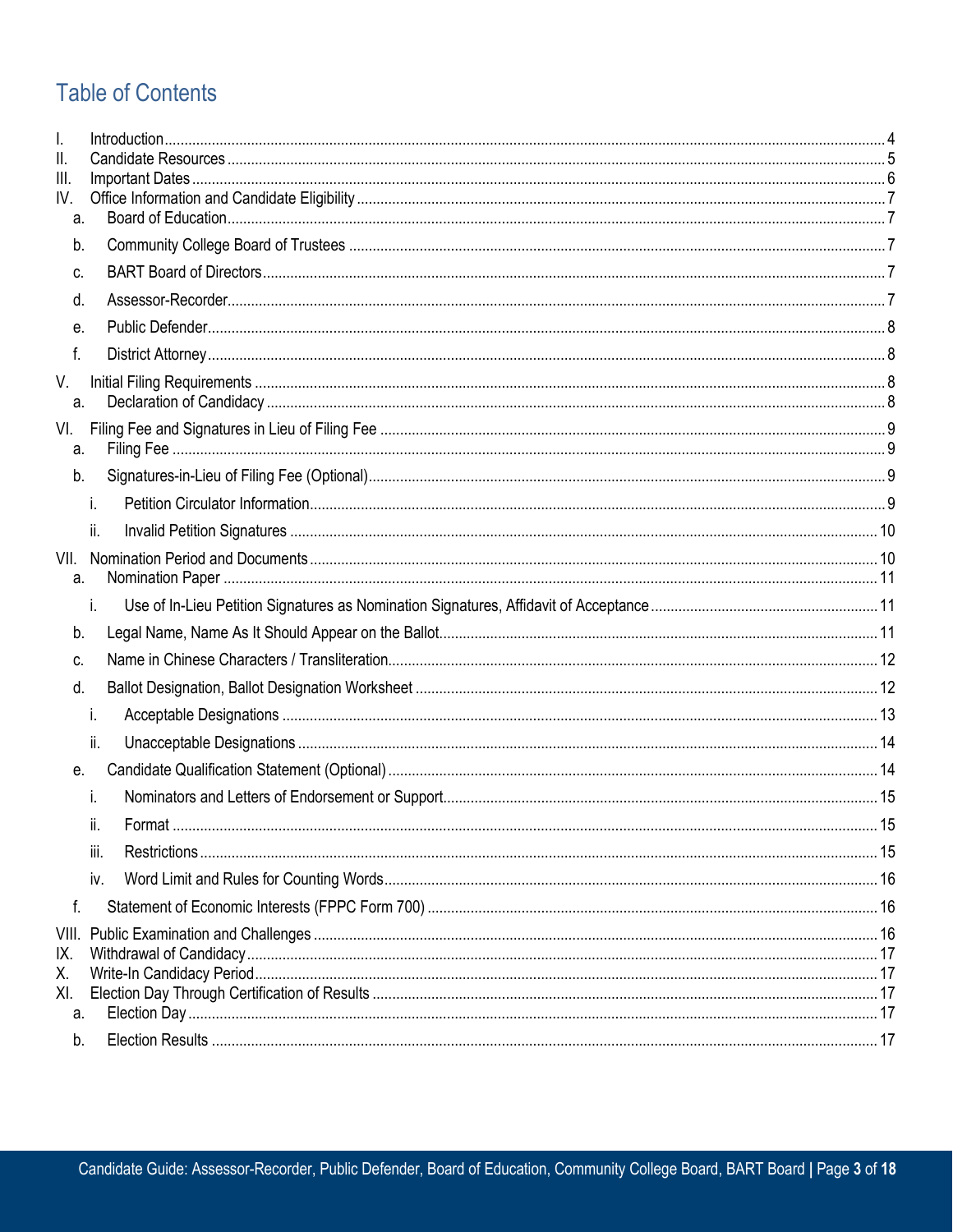# <span id="page-3-0"></span>**I. Introduction**

This candidate guide has been prepared by the San Francisco Department of Elections (the Department) to assist candidates for the Board of Education, Community College Board and BART Board of Directors. This guide is intended to answer the most frequent questions about the nomination process and is not intended to be all-inclusive. Furthermore, if there is a conflict between this guide and an applicable law, regulation, or rule, the law, regulation, or rule shall always apply. For this reason, candidates, committees, and campaign staff should not rely solely on this guide, but should consult applicable laws and ordinances to ensure they meet all legal requirements related to nomination, campaigning, and election.

If you intend to run for office, the Department strongly recommends that you file all required forms well before the legal deadlines. Candidates qualify to have their names appear on the ballot only if they satisfy every requirement imposed by law. Filing deadlines, including the deadline for filing nomination documents, are set by law and cannot be extended under any circumstances. If you wait until the end of the filing period to file all the required nomination documents, you may not have time to identify and correct any errors or omissions prior to the deadline, thus precluding placement of your name on the ballot. Candidates who submit their nomination documents early usually have an opportunity to identify and correct any errors. Our staff is happy to set up an appointment to assist you with early filing, in accordance with statutory periods.

The Department is located in City Hall, Room 48, and open from 8 a.m. to 5 p.m., Monday through Friday, to assist with any questions regarding your candidacy. The Department strongly encourages you to contact the Department prior to your arrival so that we may prepare your documents to expedite your visit. Contact the Department at (415) 554-4375, campaign.services@sfgov.org, or through the Campaign Services appointment form at sfelections.org.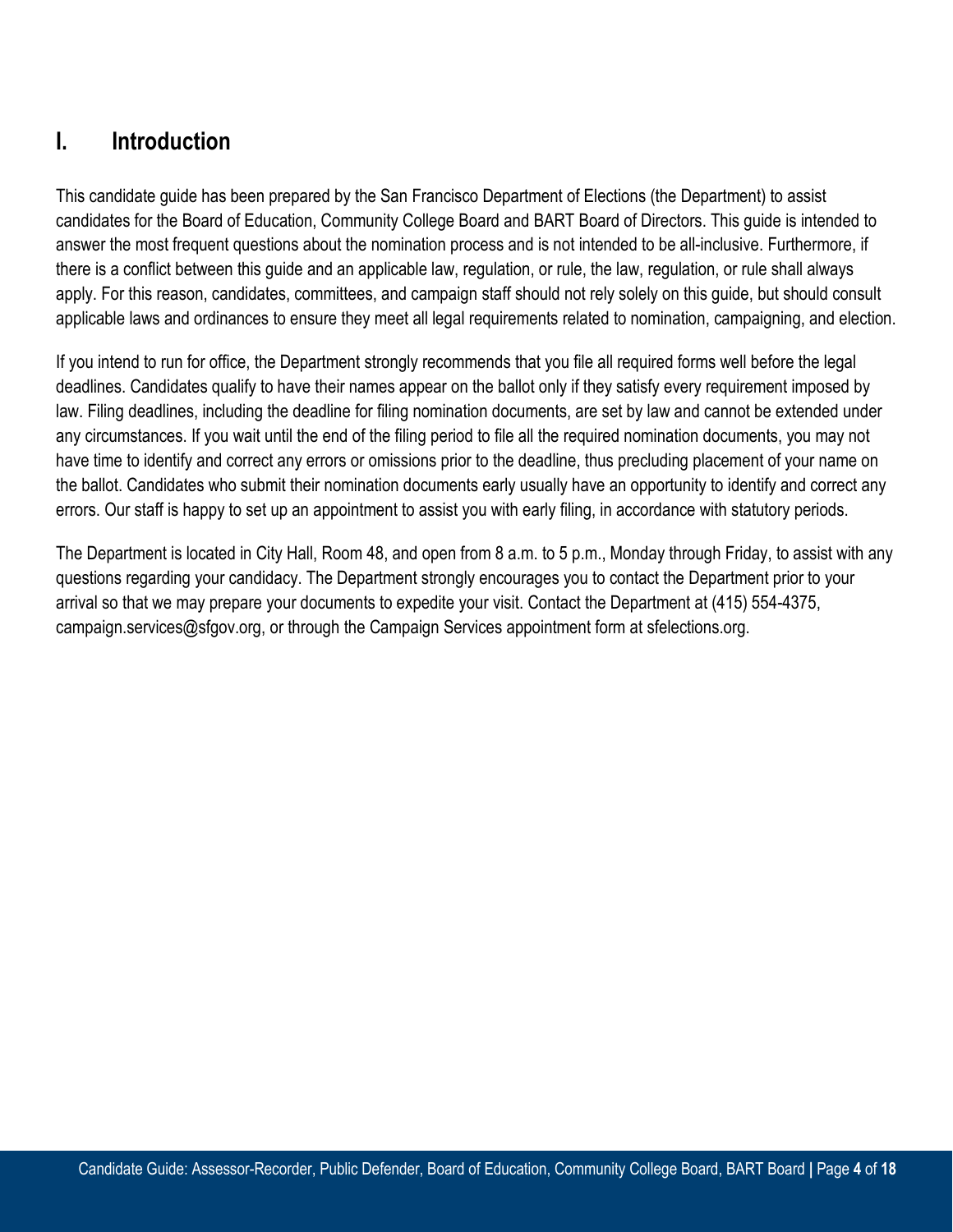# <span id="page-4-0"></span>**II. Candidate Resources**

In addition to this guide, the Department encourages candidates and campaigns to familiarize themselves with other important resources:

- a. The Department hosts Candidate Workshops on such topics as signatures in lieu of filing fees, nomination procedures, and voter registration drives.
- b. The Department's website, sfelections.org, has a wealth of information for candidates and voters, including registration and voting calendars, details about ranked-choice voting, opportunities to observe the elections process, and up-to-date results reports from Election Night through certification of the results.
- c. Candidates may apply to purchase voter data files for election purposes.
- d. The San Francisco Ethics Commission publishes a general candidate guide that explains state and local requirements concerning campaign finance and campaign disclosure; the Ethics Commission and the FPPC (below) also provide information regarding laws that govern political literature and advertising.
- e. The California Secretary of State (SOS) and Fair Political Practices Commission (FPPC) play a role in the administration and enforcement of laws regulating candidates and elections. The FPPC has created "Campaign Disclosure Manual 2", available online at fppc.ca.gov, which details filing and disclosure requirements for local candidates.

| Code References: the following abbreviations are used throughout this guide for citations of supporting legal codes |                                                      |  |  |  |  |
|---------------------------------------------------------------------------------------------------------------------|------------------------------------------------------|--|--|--|--|
| CAEC                                                                                                                | <b>California Elections Code</b>                     |  |  |  |  |
| <b>CCR</b>                                                                                                          | California Code of Regulations                       |  |  |  |  |
| CA Ed. Code                                                                                                         | California Education Code                            |  |  |  |  |
| CA Gov. Code                                                                                                        | California Government Code                           |  |  |  |  |
| CA PUC                                                                                                              | California Public Utilities Code                     |  |  |  |  |
| <b>SFC</b>                                                                                                          | San Francisco City Charter                           |  |  |  |  |
| <b>SFMEC</b>                                                                                                        | San Francisco Municipal Elections Code               |  |  |  |  |
| SFC&GCC                                                                                                             | San Francisco Campaign and Governmental Conduct Code |  |  |  |  |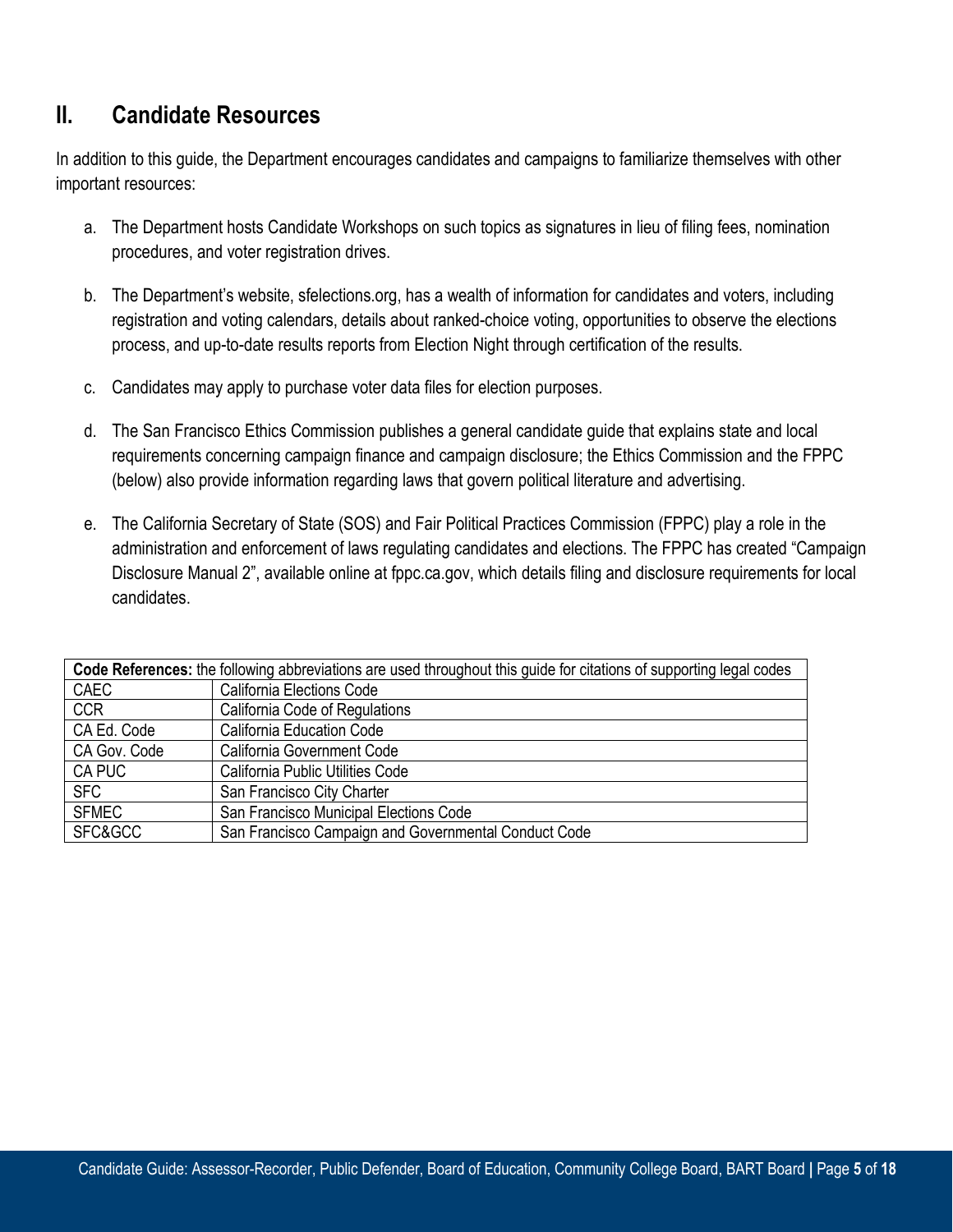# <span id="page-5-0"></span>**III. Important Dates**

| Date(s)        | <b>Description</b>                                                                                             | <b>Code Provision(s)</b> |
|----------------|----------------------------------------------------------------------------------------------------------------|--------------------------|
| 5/19/2022 -    | <b>Signatures In Lieu Of Filing Fees</b>                                                                       | CAEC §8106;              |
| 7/13/2022*     | The period during which candidates can pick up and file in-lieu petitions in                                   | $SFMEC$ §§205(b),        |
| E-173 - E-118  | order to pay for all or part of their filing fees by obtaining signatures of                                   | 230, 840                 |
|                | qualified voters. These signatures are due before or before the signatures-<br>in-lieu deadline.               |                          |
| 7/18/2022 -    | Nomination Period                                                                                              | CAEC §§10220-8,          |
| 8/12/2022      | The period during which candidates may obtain and must file nomination                                         | 10510-6, 10602-4;        |
| E-113 - E-88   | documents. Filing fees are due upon filing of nomination documents. All                                        | <b>SFMEC §§200-260</b>   |
|                | nomination documents must be filed no later than 5 p.m. on the last day of                                     |                          |
|                | the nomination period. In the event an eligible incumbent does not file by                                     |                          |
|                | the nomination period deadline, the filing period shall be extended by five                                    |                          |
|                | calendar days for candidates other than the incumbent.                                                         |                          |
|                | 8/13/2022 noon - Public Examination Period: Candidate Materials                                                | <b>SFMEC §590(a)</b>     |
| 8/23/2022 noon | Period of public review and possible legal challenge of candidate legal                                        |                          |
| E-87 - E-77    | names, candidate qualification statements, ballot designations, and                                            |                          |
|                | translated or transliterated Chinese names submitted by candidates.                                            |                          |
|                | 8/23/2022 noon - Public Examination Period: Chinese Transliterations Provided for                              | SFMEC §590(c)            |
| 9/02/2022 noon | <b>Candidates</b>                                                                                              |                          |
| IE-77 - E-67   | Period of public review and possible legal challenge of Chinese names                                          |                          |
|                | transliterated by the Department of Elections' translation vendor.                                             |                          |
| 9/12/2022 -    | <b>Statement Of Write-In Candidacy And Nomination Papers</b>                                                   | <b>CAEC §8601</b>        |
| 10/25/2022     | During this period, all write-in candidates for any office must file their                                     |                          |
| E-57 - E-14    | Statements of Write-In Candidacy and Nomination Papers with the                                                |                          |
|                | Department of Elections.                                                                                       |                          |
|                | *The legal deadline falls on a Saturday, Sunday or holiday; the deadline will move forward to the next working | CA Gov. Code             |
| day.           |                                                                                                                | §6707                    |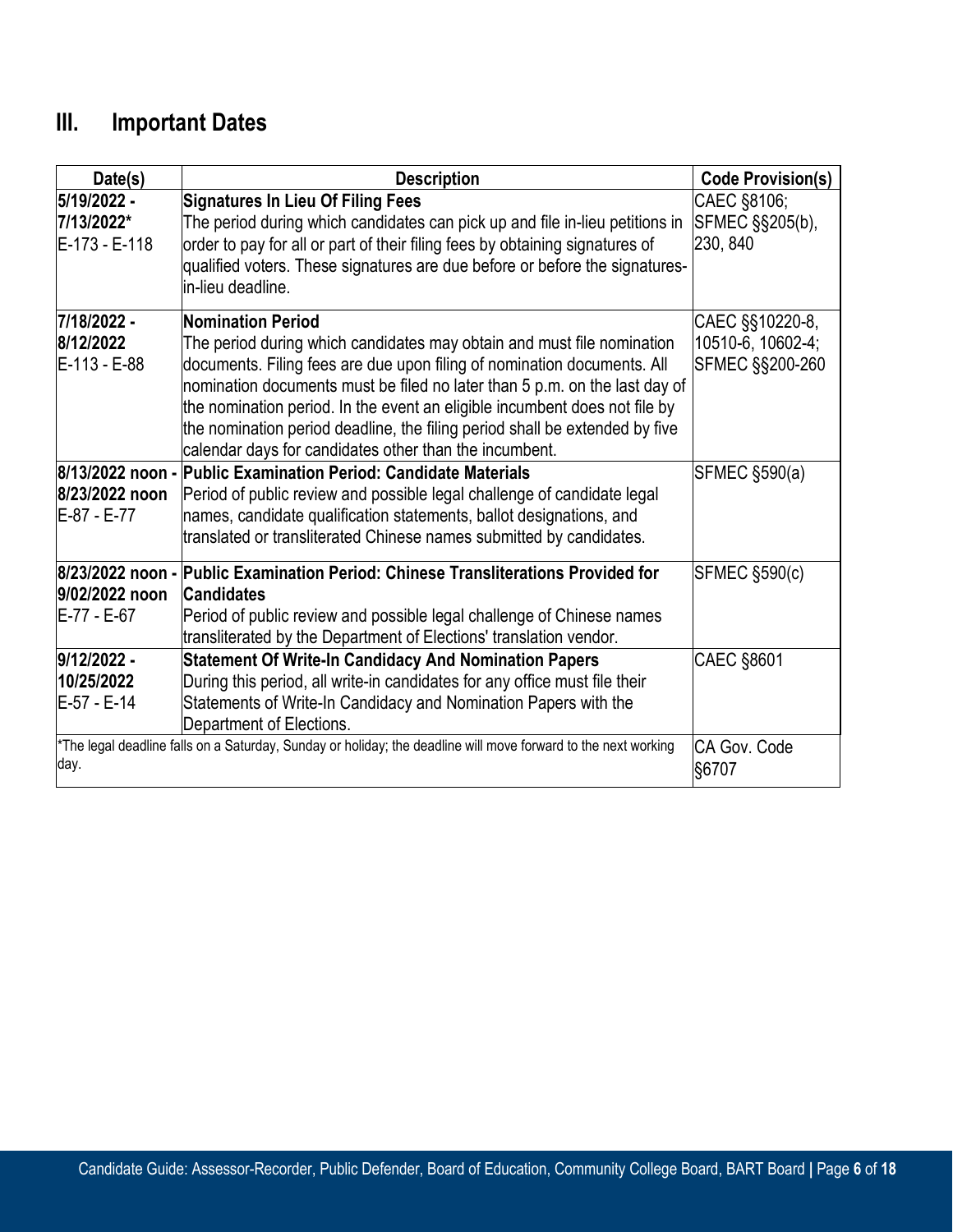# <span id="page-6-0"></span>**IV. Office Information and Candidate Eligibility**

CAEC §§ 13.5, 201; SFC §§6.100, 13.106

Each candidate for local elective office in San Francisco must be a resident and registered to vote in San Francisco when nomination documents are issued and, if elected, throughout the term of office. If a candidate or elected official moves, he or she must complete a new voter registration form.

## <span id="page-6-1"></span>**a. Board of Education**

CA Ed. Code §35107(b); SFC §8.100

The San Francisco Unified School District shall be under the control and management of a Board of Education composed of seven members who shall be elected by the voters of the Unified School District. No member of the Board of Education may serve on the Governing Board of the Community College District. An employee of the Unified School District may not be sworn into office as an elected or appointed member of the Board of Education unless and until he or she resigns as an employee. If the employee does not resign, the employment will automatically terminate upon being sworn into office.

Members of the Board of Education are not subject to term limits.

# <span id="page-6-2"></span>**b. Community College Board of Trustees**

CA Ed. Code §72103(b); SFC §8.101

The Community College District shall be under the control and management of a Board of Trustees composed of seven members who shall elected by the voters of the Community College District. No member of the Community College Board of Trustees is eligible to serve on the Board of Education. An employee of a Community College District may not be sworn into office as an elected or appointed member of that Community College District's governing board unless and until he or she resigns as an employee. If the employee does not resign, the employment will automatically terminate upon being sworn into office. This restriction does not apply to an individual who is usually employed in an occupation other than teaching and who is also employed part time by the Community College District to teach no more than one course per semester or quarter in the subject matter of the individual's occupation.

Members of the Community College Board are not subject to term limits.

# <span id="page-6-3"></span>**c. BART Board of Directors**

CA PUC §28747.6

The BART Board of Directors is comprised of nine elected officials from the nine BART districts. No person is eligible to be elected to the BART Board of Directors unless that person is a resident of the BART district in which they are running and registered to vote at the time that nomination papers are issued.

## <span id="page-6-4"></span>**d. Assessor-Recorder**

CA Gov. Code §24002.5; SFC § 6.10

The Assessor-Recorder equitably and effectively administers the property assessment system of the City and County; and exercises the duties of Assessor and Recorder provided under state law. A candidate for Assessor-Recorder must hold a valid appraiser's certificate at the time of submitting nomination documents. A person may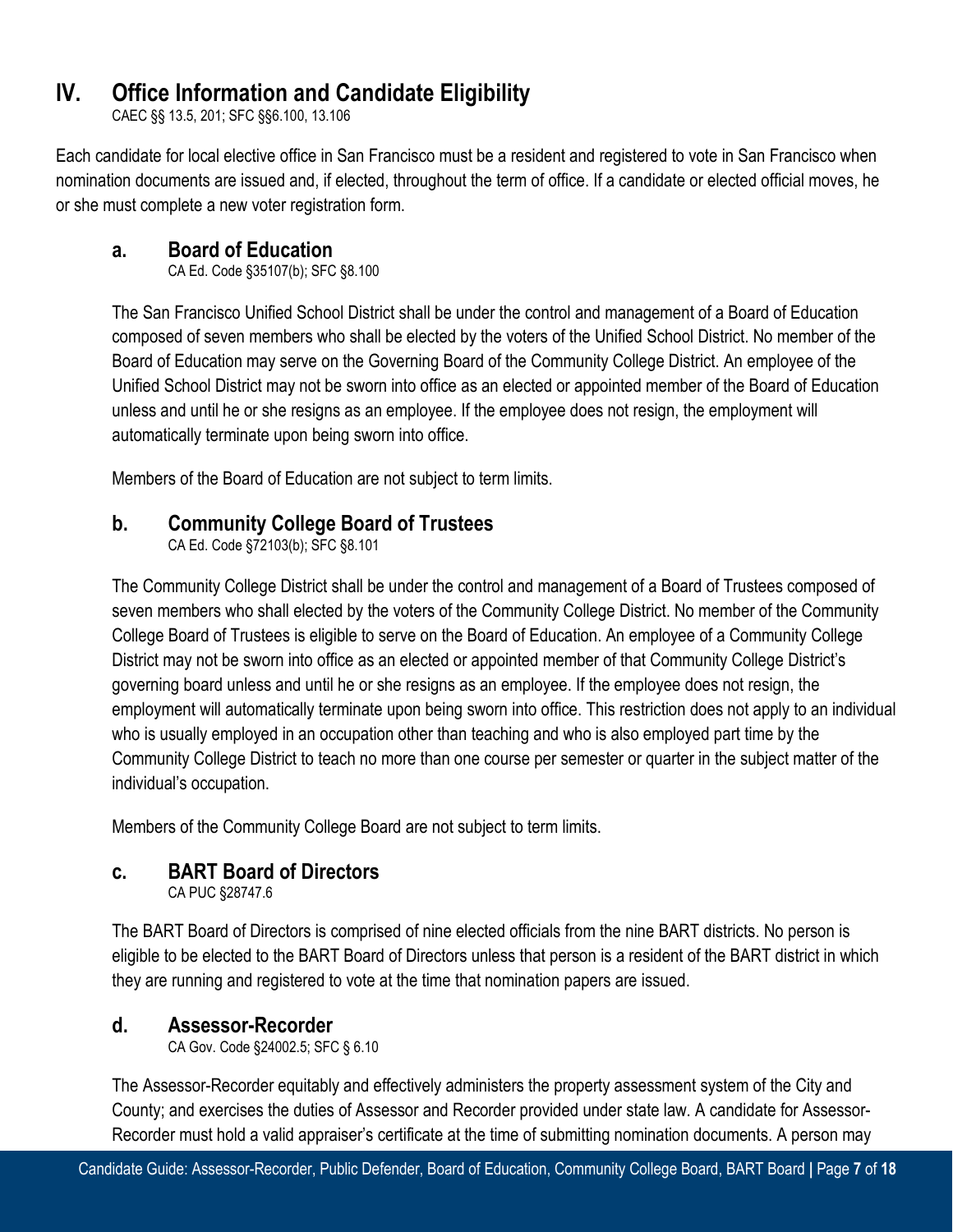not exercise the powers and duties of the office of assessor unless he or she holds a valid appraiser's certificate issued by the State Board of Equalization. A duly elected or appointed person may exercise the powers and duties of assessor, for a period not to exceed one year, if he or she acquires a temporary appraiser's certificate from the State Board of Equalization no later than 30 days after taking office.

#### <span id="page-7-0"></span>**e. Public Defender**

SFC §§6.100, 6.104

Upon the request of an accused individual who is financially unable to employ counsel, or upon order of the Court, the Public Defender defends or gives counsel or advice to any person charged with the commission of a crime or in danger of criminal prosecution. The Public Defender must be licensed to practice law in all courts of the State of California and have been so licensed for at least five years next preceding his or her election. The Declaration of Qualification must be submitted at the time of filing nomination documents

## <span id="page-7-1"></span>**f. District Attorney**

SFC §§6.100, 6.103

The City Attorney represents the City and County in legal proceedings with respect to which it has an interest; provided that any elected officer, department head, board or commission may engage counsel other than the City Attorney for legal advice regarding a particular matter where the elected officers department head, board or commission has reason to believe that the City Attorney may have a prohibited financial conflict of interest under California law or a prohibited ethical conflict of interest under the California Rules of Professional Conduct with regard to the matter. The City Attorney shall be licensed to practice law in all courts of the State of California and shall have been so licensed for at least **five years** next preceding his or her election and shall not engage in the private practice of law during the period they serve as elective officers of the City and County.

# <span id="page-7-2"></span>**V. Initial Filing Requirements**

SFC&GCC §1.122

Anyone interested in becoming a candidate must first file a Declaration of Intention to Solicit and Accept Contributions and Declaration of Candidacy. This form is provided by the Department, and may be filed for one City elective office per election. If you are a member of a City board, commission, or other body established by the San Francisco Charter, filing your Declaration of Candidacy may, with certain exceptions, result in forfeiture your seat. A candidate may authorize any representative to obtain and return documents on their behalf by completing a form provided by the Department.

**Candidates may be subject to other financial filing requirements before they obtain or file nomination documents. Candidates must contact the San Francisco Ethics Commission at (415) 252-3100 or sfethics.org for more detailed assistance regarding public financing, fundraising, or campaign finance requirements.**

## <span id="page-7-3"></span>**a. Declaration of Candidacy**

CAEC §§13, 200, 13107-13107.5, 18202-18204; SFMEC §§210, 225

Each candidate must file a Declaration of Candidacy stating that the candidate meets the legal qualifications for the office sought. The Declaration of Candidacy form consists of several sections:

• Declaration of filing under legal name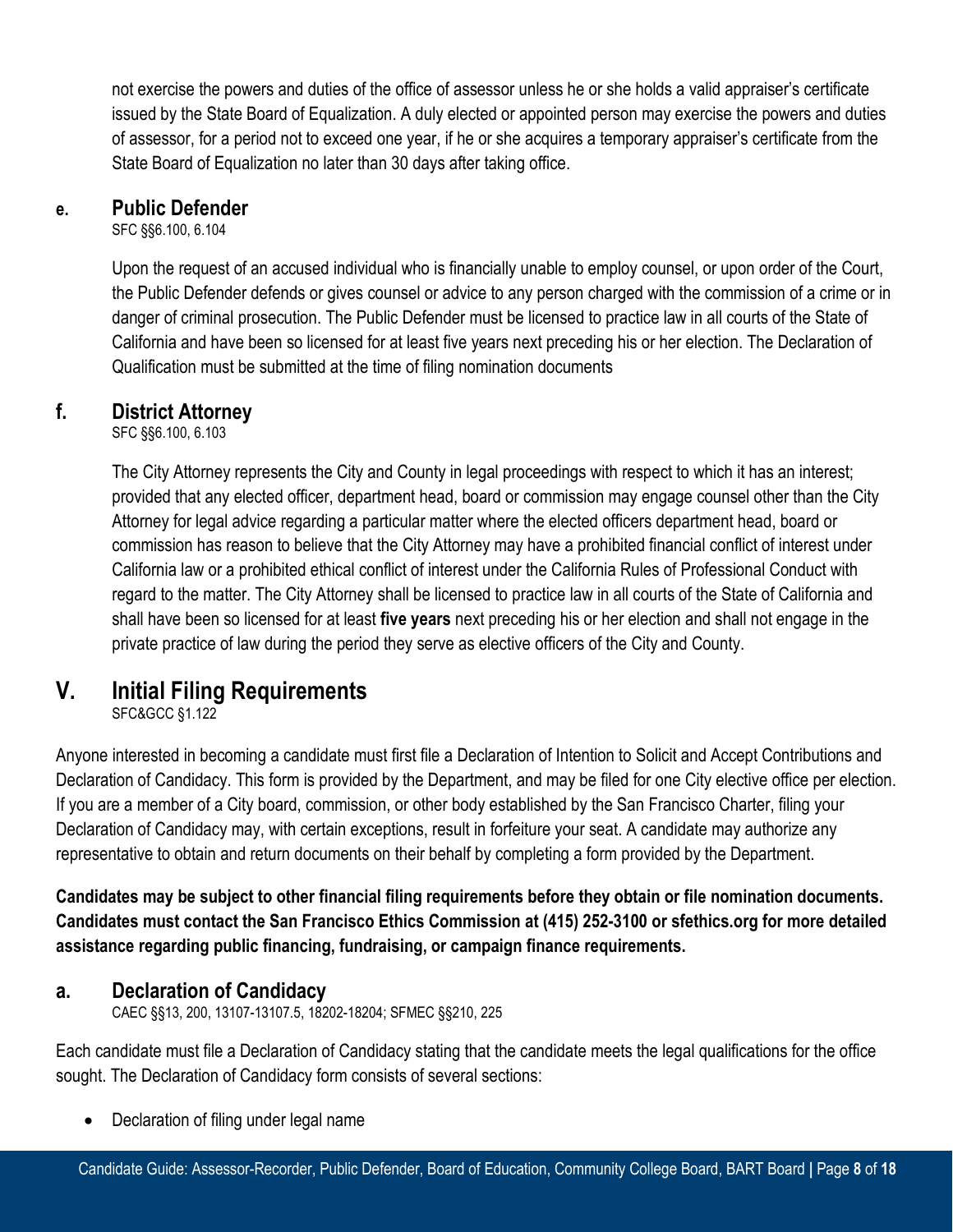- Sworn statement of eligibility
- Oath of office

# <span id="page-8-1"></span><span id="page-8-0"></span>**VI. Filing Fee and Signatures in Lieu of Filing Fee**

## **a. Filing Fee**

CAEC §§8105-8106; SFMEC §§230, 810(b)

Candidates must pay a non-refundable filing fee when filing their nomination documents, which may be submitted by cashier's check, money order, credit card, certified or campaign (company) check, or cash. Checks should be made payable to the San Francisco (SF) Department of Elections. Please refer to the chart below to examine filing fees and the number of valid signatures necessary to reduce the filing fee to zero:

| <b>Office</b>                   | <b>Filing Fee</b> | <b>Number of Signatures in Lieu</b> |
|---------------------------------|-------------------|-------------------------------------|
| Assessor-Recorder               | \$4,446.00        | 8,892                               |
| Public Defender                 | \$5,422.00        | 10,844                              |
| District Attorney               | \$6,255.00        | 12,510                              |
| Member, Board of Education      | \$500             | 1,000                               |
| Member, Community College Board | \$500             | 1,000                               |
| Member, BART Board of Directors | \$0               | N/A                                 |

# <span id="page-8-2"></span>**b. Signatures-in-Lieu of Filing Fee (Optional)**

CAEC §§ 8061, 8106; SFMEC §§230, 240, 840

Candidates may submit petitions with signatures of registered voters in lieu of paying all or part of the filing fee ("inlieu petitions"). Each valid signature reduces the filing fee by \$0.50. To cover the entire filing fee, a candidate must collect the requisite number of valid signatures of registered voters. Any portion of the filing fee not covered by the signatures must be paid in full when the candidate files the nomination documents.

Candidates may circulate petitions to gather signatures during the signatures-in-lieu period. All petitions must be filed by the signatures-in-lieu deadline. Within 10 days after receipt of an in-lieu petition, the Department will notify the candidate of any deficiency in the signatures. The candidate may submit additional signatures before the signatures-in-lieu deadline to correct the deficiency.

If a candidate submits more than 100 signatures at once, the Department uses a random sampling technique for verification. The random sampling includes an examination of 100 signatures or three percent of the total number of signatures submitted, whichever is greater. Upon verification of all signatures in the sample, the percentage of valid signatures is applied to the total number of signatures submitted.

## <span id="page-8-3"></span>**i. Petition Circulator Information**

CAEC§§ 106, 2138, 2158-2159.5

A candidate may circulate and sign his or her own in-lieu petition.

The petition contains an Affidavit of Circulator. The circulator must complete each affidavit by hand, sign the affidavit, and return the petition to the candidate or a person authorized by the candidate. The circulator may not complete a section of the affidavit and then duplicate the petition. When making a copy of a petition form, the candidate or circulator should ensure that no fields have been prefilled.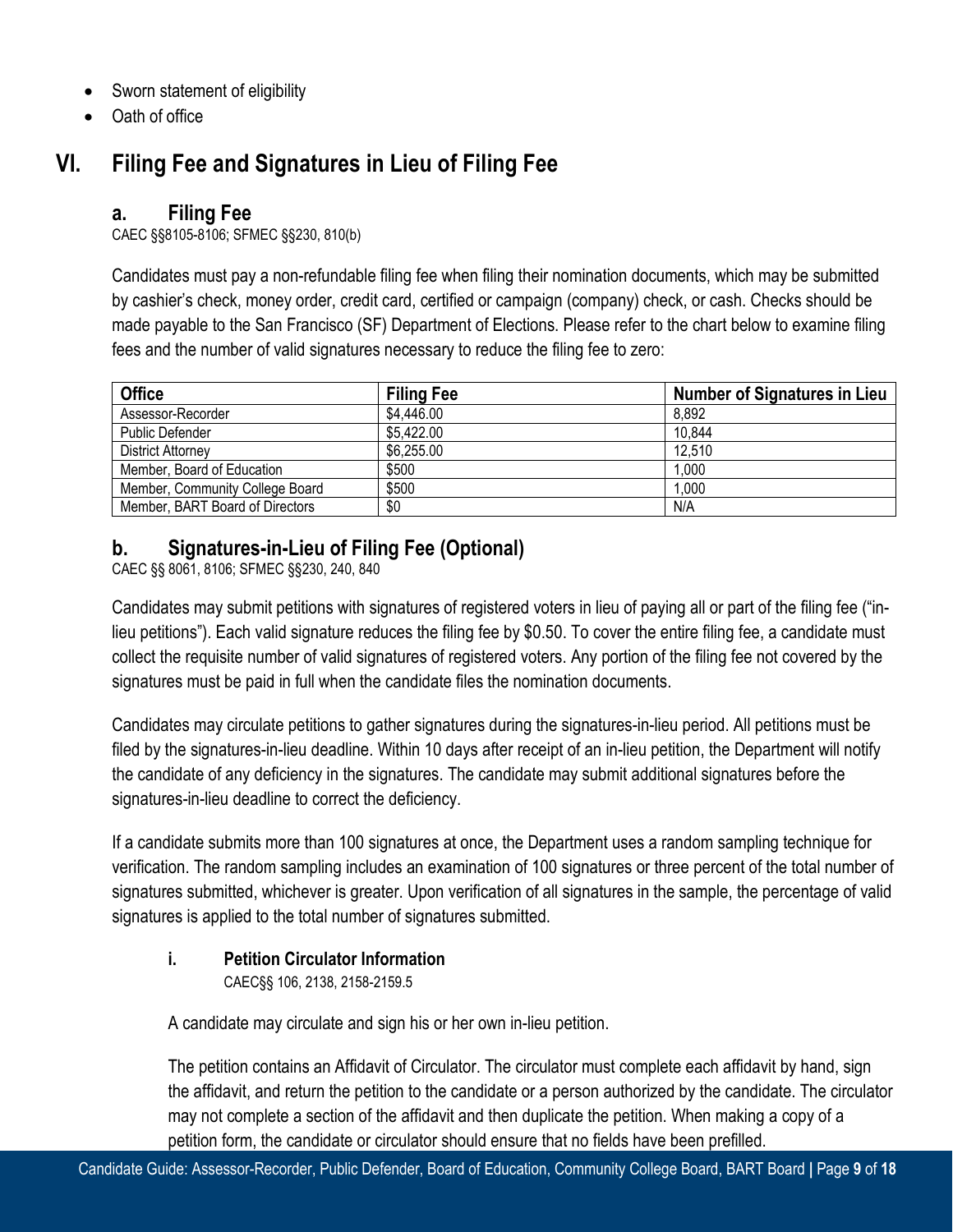For a voter's signature to be valid, the voter must indicate a residential address on the petition that matches the address in his or her registration record. As voters sometimes forget to re-register, or send notification of update, when they have moved within San Francisco, a candidate or circulator may obtain voter registration cards for signers to complete. Registration cards must be turned in to the Department within three days of receipt from a voter.

It is a misdemeanor to circulate a petition knowing it contains false, forged, or fictitious names.

#### <span id="page-9-0"></span>**ii. Invalid Petition Signatures**

CAEC §§100, 100.5, 102, 104, 105

The California Elections Code imposes strict rules governing the verification of petition signatures. For example, a petition signature is invalid and cannot be counted if:

- a. The signer does not provide a San Francisco residential address
- b. The signer provides a different residential address from the address listed in his or her voter registration record
- c. The signer provides a post office box, mail drop, or business address, rather than a residential address
- d. The signer's address is pre-printed
- e. The signer uses ditto marks for an address
- f. The signature does not match the signature in the voter's registration record
- g. The signature appears as a voter's mark but is not witnessed
- h. The petition circulator fails to complete or sign the affidavit portion of the petition
- i. The circulator is not 18 years of age or older

Each signer must personally place his or her own information on the petition unless unable to do so, and must personally sign it. If a signer is unable to personally affix on a petition his or her own information, the signer may request another person to print the signer's name and place of residence on the appropriate spaces of the petition, but the signer shall personally affix his or her mark or signature on the appropriate space of the petition. The mark or signature must be witnessed by another person. The witness must also sign the petition to indicate that the witness in fact witnessed the mark or signature.

# <span id="page-9-1"></span>**VII. Nomination Period and Documents**

SFMEC §§200, 205(b)

Nomination documents are used to establish whether a potential candidate has qualified to have his or her name appear on the ballot.

The Department furnishes all official nomination forms at our office; candidates may use only these forms. Candidates or their authorized representatives may pick up their nomination documents during the nomination period. The Department **strongly encourages** candidates to make an appointment with the Department and allow at least 30 minutes for the nomination documents to be issued.

All nomination documents must be returned together to the Department no later than the close of the nomination period.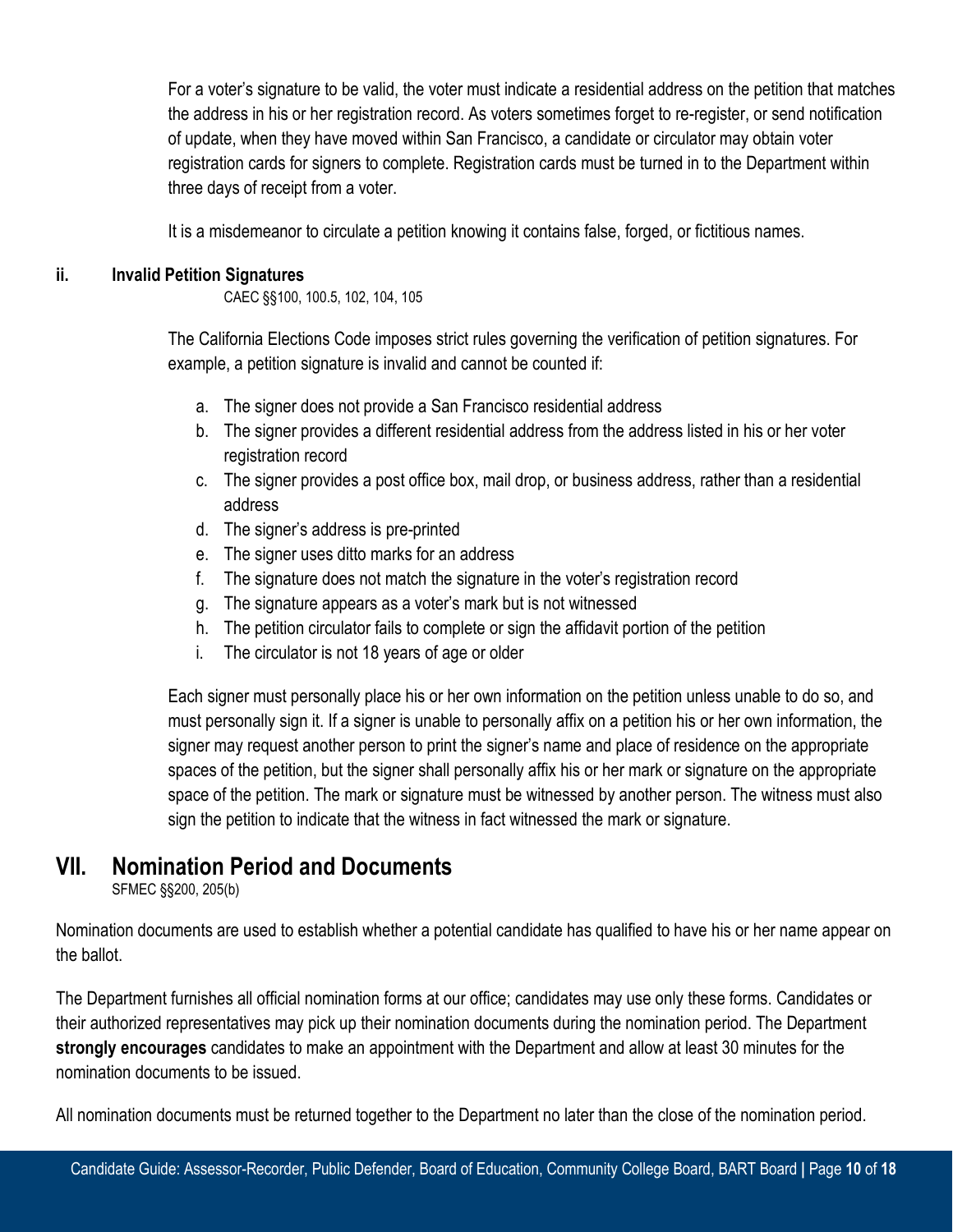## <span id="page-10-0"></span>**a. Nomination Paper**

CAEC §§100, 100.5, 104-106, 10220-10223; SFMEC §§240, 250

All candidates must submit a nomination paper with at least 20 and no more than 30 valid nomination signatures. The Department **strongly recommends** that candidates submit more than 20 signatures and submit their nomination paper prior to the deadline date. Any candidate with fewer than 20 valid nomination signatures at the nomination deadline will not be eligible for the ballot. For information about petition circulators and signatures, see Section VI. b. i-ii., above.

Any registered San Francisco voter may sign a nomination paper for any candidate for whom the voter is eligible to vote. No signer may sign more than one nomination paper for the same office, or, if there are several seats to be filled for the same office, more nomination papers than there are seats to be filled. If a voter signs more than one nomination paper, the signature shall be counted only on the first nomination paper filed with the Department.

Candidates may verify registration information on nomination papers prior to filing their nomination documents; public terminals are available for this purpose in the Department reception area. Nomination signatures are validated in the same way as signatures in lieu of the filing fee.

A nominator may withdraw his or her nomination of a candidate by (1) notifying the candidate at least 72 hours before the close of the nomination period and (2) filing a signed and sworn statement of withdrawal with the Department before the close of the nomination period, stating that the nominator provided the candidate with the required 72-hour notice.

#### <span id="page-10-1"></span>**i. Use of In-Lieu Petition Signatures as Nomination Signatures, Affidavit of Acceptance** CAEC §§8061, 10223

Each candidate who submits an in-lieu petition may request, in writing, that the Department count in-lieu signatures toward the number of signatures required for nomination. If the in-lieu petition contains at least 20 valid signatures, the candidate is not required to file a separate nomination paper. If the in-lieu petition contains fewer than 20 valid signatures, the candidate must circulate and file a nomination paper during the nomination period in order to obtain the necessary valid signatures. Candidates may use in-lieu petition forms for nomination purposes only as described here.

Any candidate who submits an in-lieu petition must also submit a separate Affidavit of the Nominee. This affidavit, which is included in the nomination paper, states that the nominee will accept the office in the event of election.

Note: Whether or not signatures in lieu of the filing fee will be applied toward the nomination signature requirement, they must be filed by the signatures-in-lieu deadline.

## <span id="page-10-2"></span>**b. Legal Name, Name As It Should Appear on the Ballot**

CAEC §§13104, 13106; SFMEC §210

A candidate must use their legal name on the Declaration of Candidacy; there is also a form to indicate how the candidate's name should be printed on the ballot. Legal names are those given at birth or established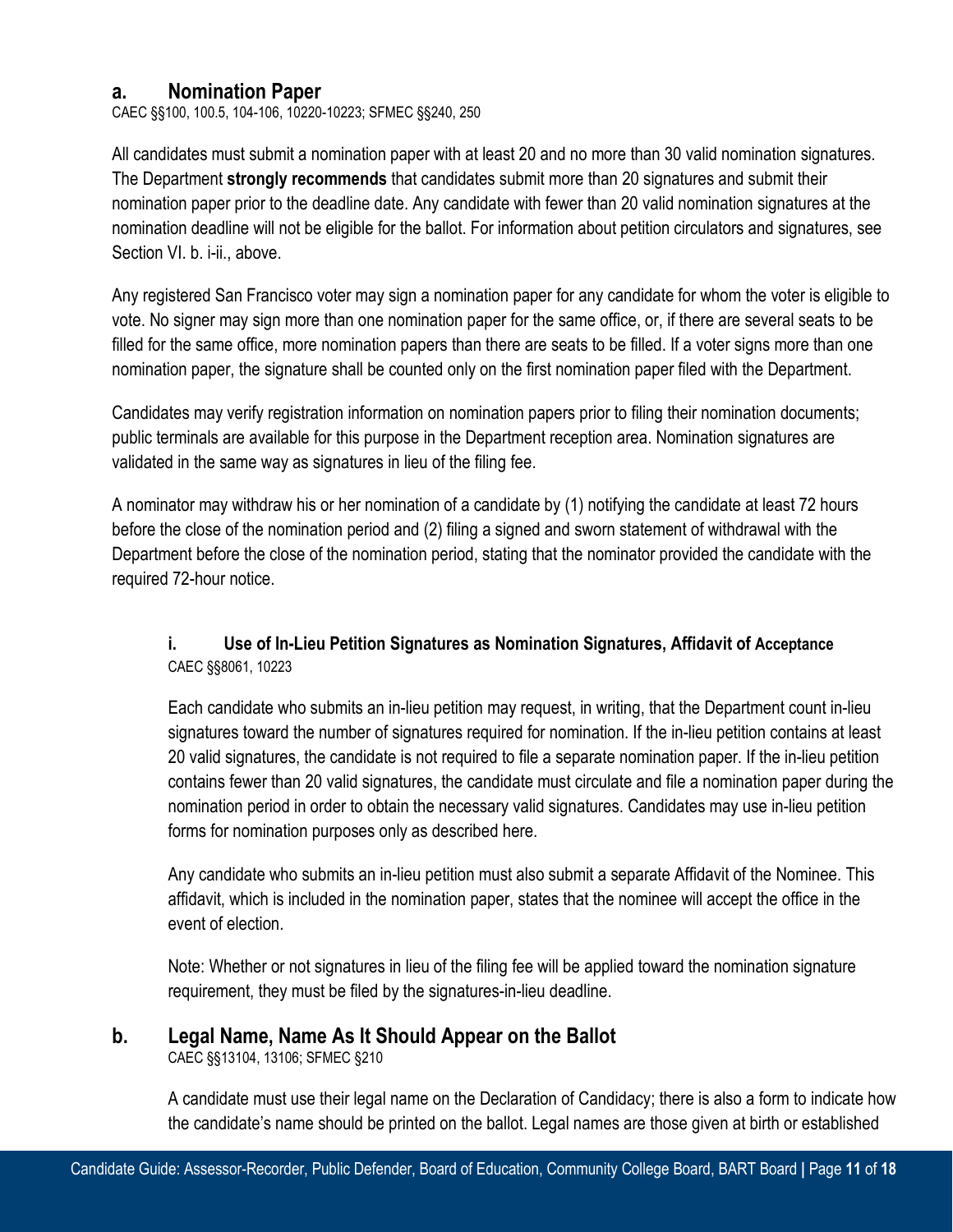by marriage, general usage, habit, or by decree of any court of competent jurisdiction. A candidate's legal name or name to appear on the ballot may include a nickname, or combination of initials, full names, or individual letters or numerals.

No title or degree may appear on the same line as a candidate's name on a ballot.

## <span id="page-11-0"></span>**c. Name in Chinese Characters / Transliteration**

SFMEC §401

Each candidate's name will appear on the ballot in Chinese characters, as well as in English. Candidates may, but are not required to, submit a proposed translated or transliterated Chinese name. Please note that the Department uses traditional Chinese characters, rather than simplified. If a candidate does not submit a proposed Chinese name, the Department's translator will prepare a transliteration of the candidate's name.

The Director of Elections determines whether to accept a candidate's proposed Chinese name based on:

Any information submitted by the candidate regarding established use of the proposed name

Information regarding how the Chinese community refers to the candidate at community meetings or in the media

Whether or not a proposed translation or transliteration has another meaning in the Chinese language

Any other information the Director deems relevant in order to prevent voter confusion

The Director of Elections' determination whether to accept a candidate's proposed Chinese name shall be final. The submitted or transliterated Chinese names of all candidates for local office are available for public review and possible legal challenge for 10 calendar days following the sub.

## <span id="page-11-1"></span>**d. Ballot Designation, Ballot Designation Worksheet**

CAEC §§13107-13107.5; SFMEC §225

A candidate may request that his or her occupation appear below his or her name on the ballot; this is the candidate's ballot designation.

The nomination packet provided to all candidates includes a copy of the most recent ballot designation regulations issued by the California Secretary of State; these regulations may also be found at the California Secretary of State's website, sos.ca.gov/elections/upcoming-elections.

The Ballot Designation Worksheet is a required document that is designed to help support a candidate's proposed ballot designation or an alternate. Candidates should attach copies of any supporting documentation.

If a candidate does not want a designation to appear on the ballot under his or her name, the candidate must write the word "none" on the ballot designation section of the Declaration of Candidacy and sign the form. The word "none" will not appear on the ballot.

No candidate may change his or her designation after the deadline for filing nomination documents except as a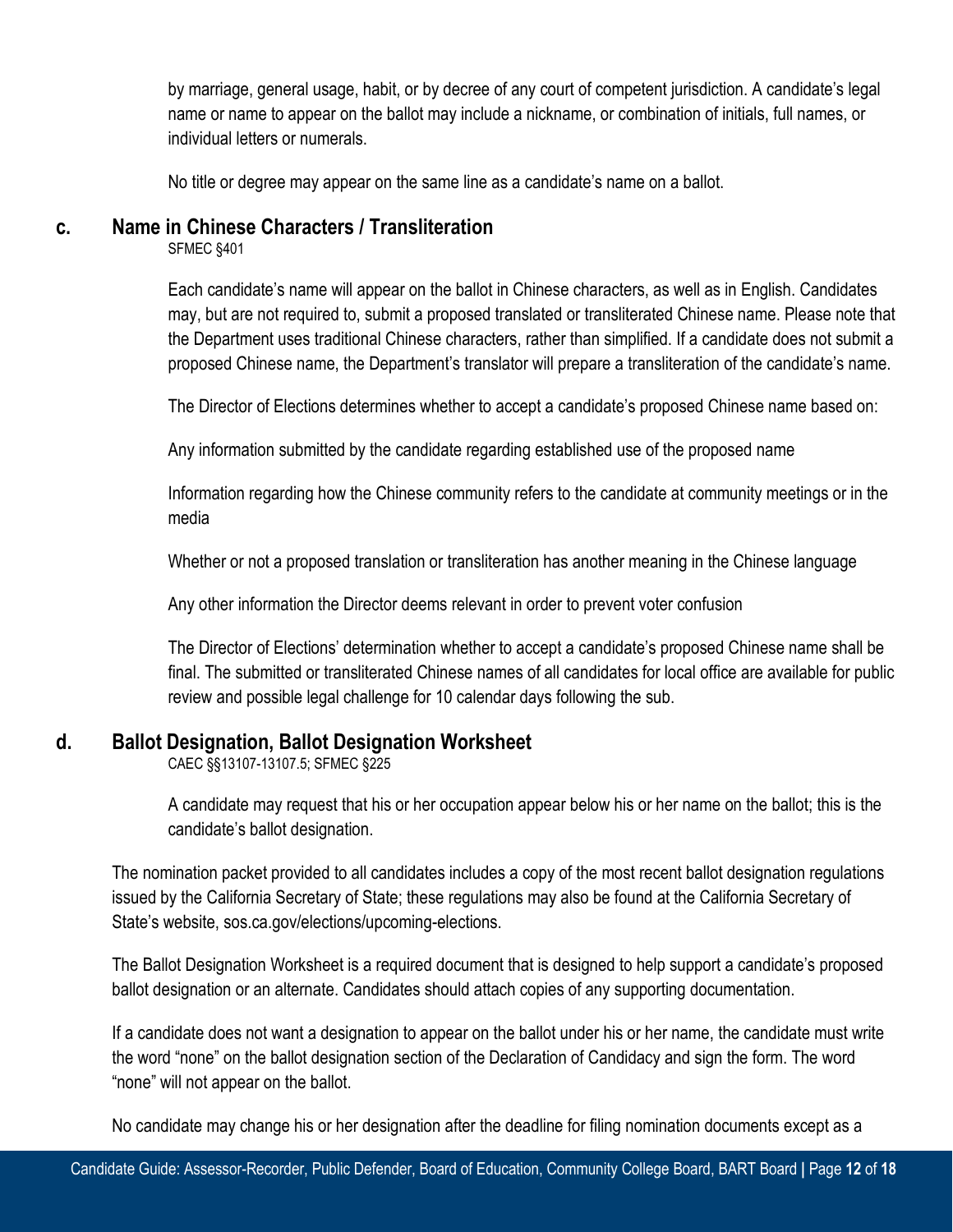result of a challenge or a writ of court.

<span id="page-12-0"></span>With regard to a candidate's ballot designation, if there is a discrepancy among the Affidavit of the Nominee, Declaration of Candidacy, and Ballot Designation Worksheet, the Department will use the information provided on the Declaration of Candidacy.

**i. Acceptable Designations** CAEC §13107(a)

Each candidate may choose one of the following types of designation (or no designation):

**Elective Office Title:** The office title is the word or words designating the office (federal, state, county, city, district, or judicial) that the candidate holds at the time of filing nomination documents and to which the candidate was elected by a vote of the people (or was appointed, in the case of a Superior Court Judge). If the candidate is seeking election to a nonpartisan office, this title may not include political party affiliation. Examples: "City Attorney," "Member, Board of Supervisors," "Sheriff"

**Incumbent:** The word "incumbent" may be used if the candidate is running for the same office that the candidate holds at the time of filing nomination documents and to which the candidate was elected by a vote of the people (or was appointed, in the case of a Superior Court Judge).

**Appointed Incumbent or Appointed and Office Title:** If the candidate was appointed to an office and is filing as a candidate for election to the same office, the words "appointed incumbent" or the word "appointed" and the title of the office may be used. The appointed officeholder may not use the unmodified word "incumbent"

**No More than Three Words Designating the Candidate's Principal Professions, Vocations, or Occupations:** The candidate may use up to three words to describe the principal profession, vocation, or occupation that he or she currently holds or held during the preceding year. California geographical names such as "City and County of San Francisco" are considered one word. Hyphenated words that appear in a standard English dictionary are also considered one word. Each part of all other hyphenated words are counted as a separate word.

If a candidate has more than one principal profession, vocation, or occupation, the candidate may use slashes to separate them. Dashes may be used only if required in the spelling. Example: "Attorney/Accountant"

| <b>Basic Test of Acceptable Ballot Designation:</b> | <b>Answer:</b> |
|-----------------------------------------------------|----------------|
| Is it true?                                         | Yes            |
| Is it factually accurate?                           | Yes            |
| Does it mislead?                                    | No             |
| Is it generic?                                      | Yes            |
| Is it neutral?                                      | Yes            |
| Is it how the candidate makes a living?             | Yes            |

#### **Examples of Acceptable Ballot Designations:**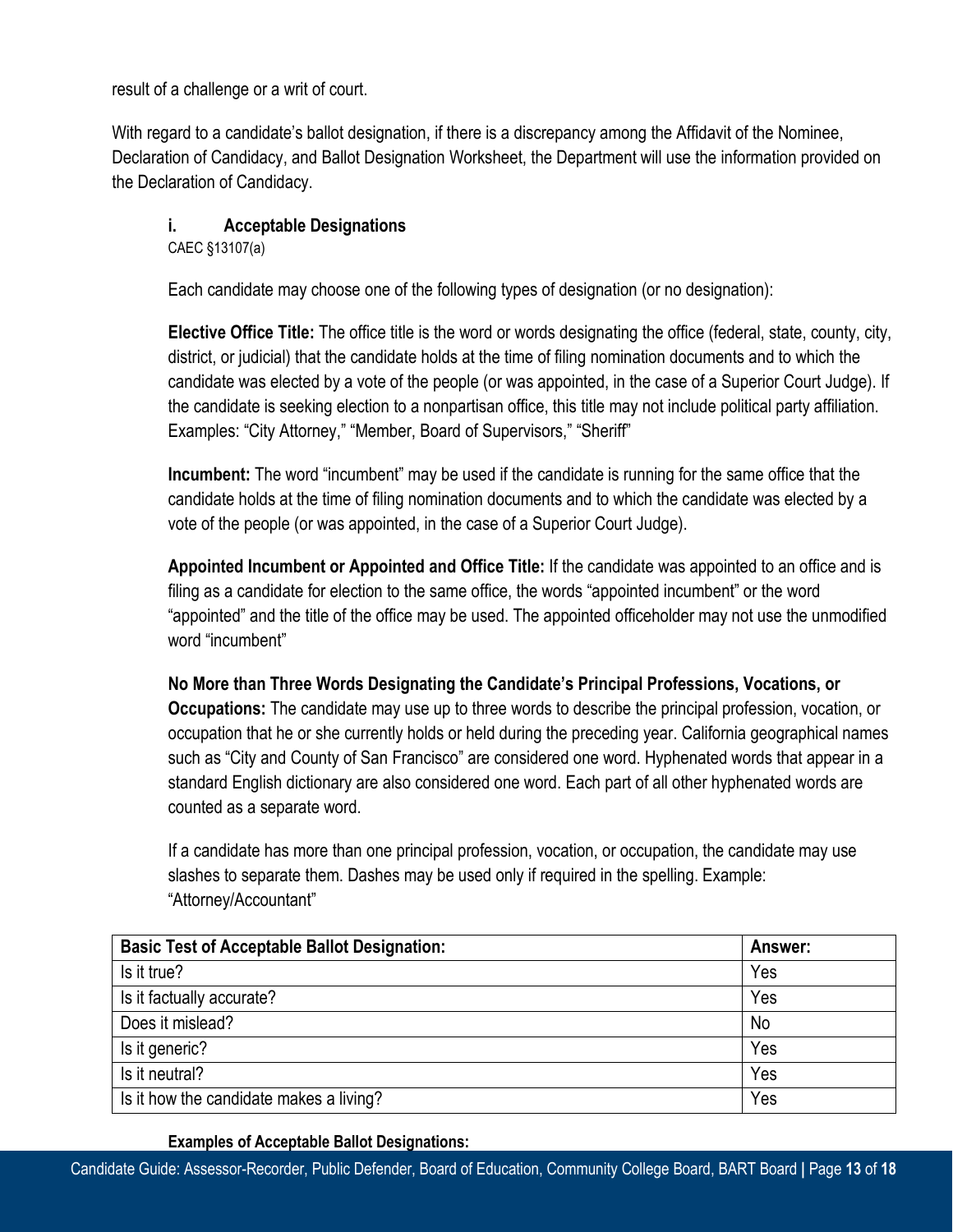**Teacher** Plumber Homemaker Retail Salesperson Computer Programmer Community Volunteer (as long as volunteer activities are the candidate's principal occupation)

#### <span id="page-13-0"></span>**ii. Unacceptable Designations**

CAEC §13107(b)-(d); CCR §20716

Candidates may not use a designation that:

- 1. Would mislead the voter
- 2. Would suggest an evaluation of the candidate, such as "outstanding," "leading," "expert," "virtuous," or "eminent"
- 3. Abbreviates the word "retired." A candidate may use "retired" in non-abbreviated form before the word it modifies as long as state law requirements for use of "retired" are met
- 4. Uses a word or prefix, such as "former" or "ex-," which means a prior status; the only exception is the use of the word "retired"
- 5. Uses the name of any political party, whether or not it has qualified for the ballot
- 6. Uses a word or words referring to a racial, religious, or ethnic group
- 7. Refers to any activity prohibited by law

#### **Examples of Unacceptable Ballot Designations**

Concerned Citizen Taxpayer Philanthropist Neighborhood Community Leader

If the Director of Elections finds that a proposed ballot designation violates any legal requirement, the Department will contact the candidate immediately. Within three business days of receiving this notification, the candidate must provide an alternative ballot designation. If the candidate fails to provide an alternative designation or affirm that a previously listed alternate is acceptable, the candidate's name will appear on the ballot without any designation.

# <span id="page-13-1"></span>**e. Candidate Qualification Statement (Optional)**

CAEC §§13307, 13311, 18351; SFMEC §220

Candidates may, but are not required to, submit a statement of their qualifications for publication in the Voter Information Pamphlet. The Candidate Qualification Statement may include the name, age, and occupation of the candidate and a brief description of no more than 200 words of the candidate's education and qualifications. The statement must be filed with the nomination documents by 5 p.m. on the last day of the nomination period. A candidate may withdraw, but not change, the Candidate Qualification Statement by filing a signed and sworn statement of withdrawal with the Department no later than 5 p.m. on the 67th day before the election.

**There is a non-refundable \$750 statement fee for candidates for BART Board of Directors only.**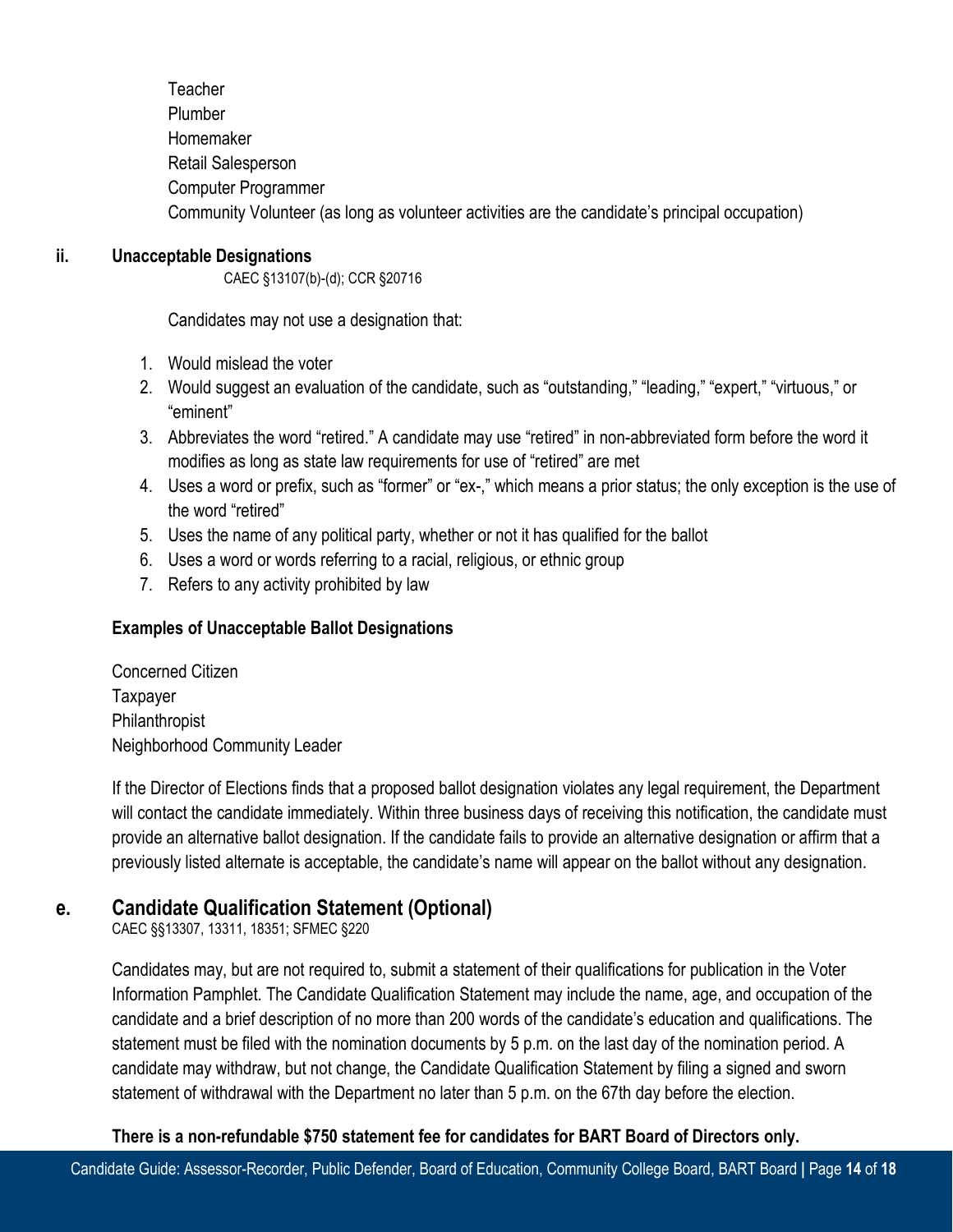The Department translates candidate qualification statements into Chinese, Spanish, and Filipino for the translated versions of the Voter Information Pamphlet.

Any candidate who knowingly makes a false statement of material fact in his or her candidate statement with the intent to mislead the voters in connection with his or her campaign for nomination or election may be punished by a fine of up to \$1,000.

#### <span id="page-14-0"></span>**i. Nominators and Letters of Endorsement or Support** SFMEC §§220(c), 250

If a candidate wishes to include in his or her Candidate Qualification Statement the names of nominators or supporters, the names and any identification will be counted toward the 200-word limit. If the candidate includes names of people who have not signed the candidate's nomination paper, the candidate must file a signed letter of endorsement or support from each individual whose name is included. The endorsement letter should include the name of the candidate, the elective office, the date of the election, and the supporter's signature.

A Candidate Qualification Statement that indicates that an organization or entity supports the candidate must be accompanied by a statement of confirmation signed by an officer or authorized representative of the organization or entity.

Supporters who are not nominators but who authorized use of their name in a Candidate Qualification Statement may withdraw this authorization by filing with the Department a signed and sworn statement of withdrawal at any time up until 5 p.m. on the last day of the nomination period. No endorser or supporter may withdraw authorization after this deadline.

#### <span id="page-14-1"></span>**ii. Format** CAEC §13307

Candidate Qualification Statements should follow these guidelines:

The candidate's name at the top of the statement should match the name to be used on the ballot.

Type the statement exactly as it should appear, with clear spacing between paragraphs.

Do not include underlining, bold, or italicized type, all capital letters (except for acronyms), or unusual spacing; by law, the Department must print all statements in type of uniform size and darkness and with uniform spacing.

The Department strongly recommends that candidates not submit handwritten or hand-annotated statements. If the handwriting is illegible or any intended changes are unclear, the Department may need to interpret. In such cases, a statement may not be printed as the candidate intended.

Proofread the statement prior to submitting it. Statements are printed exactly as they are submitted. No corrections are permitted after submission, and the Department cannot correct spelling or grammatical errors.

#### <span id="page-14-2"></span>**iii. Restrictions**

CAEC §§13307, 13308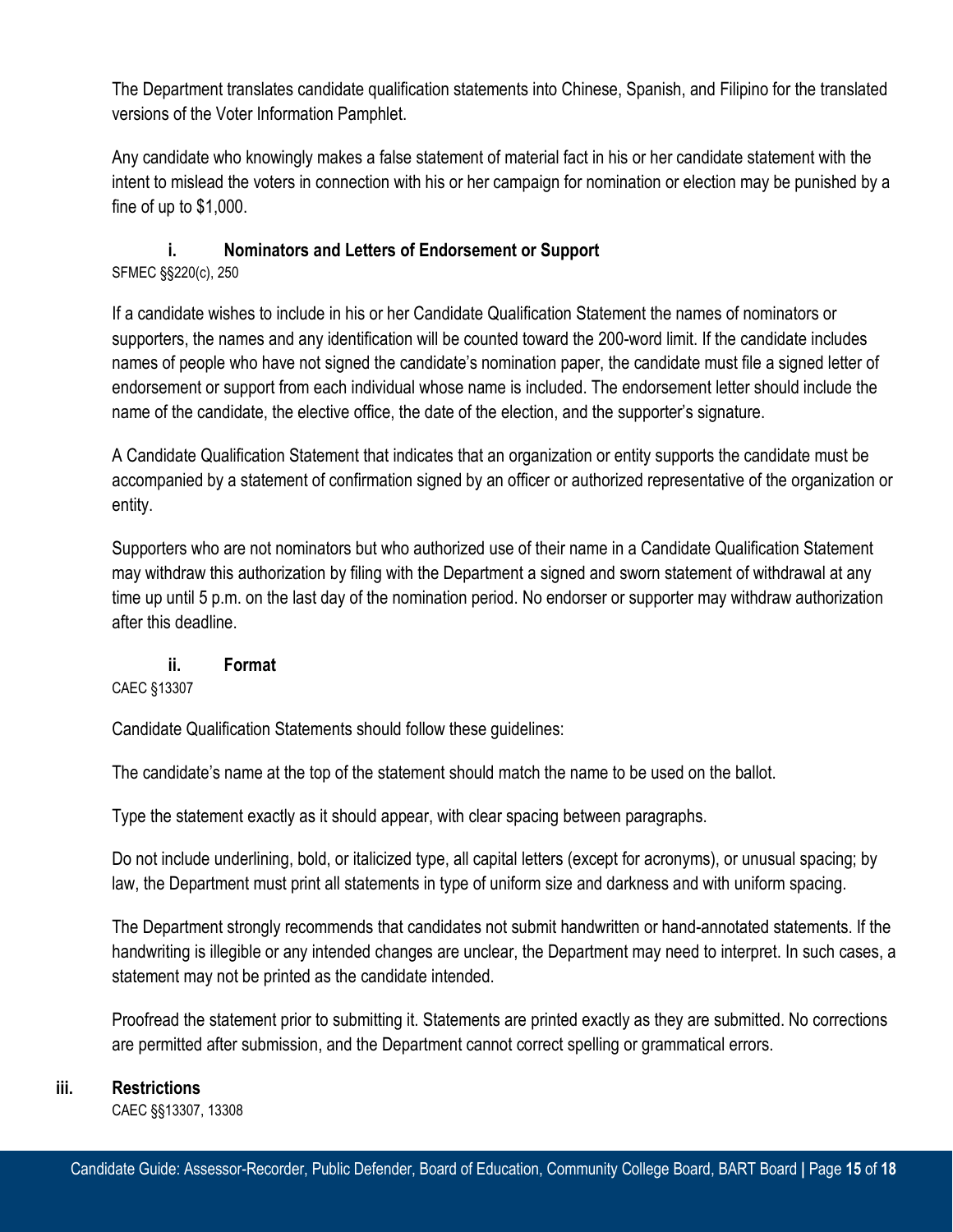For nonpartisan offices, candidate statements must not include a candidate's party affiliation nor membership or activity in partisan political organizations. Statements also must not refer in any manner to other candidates for that office.

If a candidate refers to any subject other than his or her qualifications, the candidate could be subject to legal action.

#### <span id="page-15-0"></span>**iv. Word Limit and Rules for Counting Words**

CAEC §9; SFMEC §220(a)

The Candidate Qualification Statement may not exceed 200 words. The Department uses the following guidelines for counting words. The decision of the Director of Elections concerning word count is final. Candidates are encouraged to consult the Department regarding word count prior to submission.

| <b>Examples</b>                                                                      | <b>Number of Words</b>  |
|--------------------------------------------------------------------------------------|-------------------------|
| Title of document, signature                                                         | n/a                     |
| <b>Punctuation</b>                                                                   | n/a                     |
| Abbreviations or acronyms (SFSU, PTA, SFPD, U.S.M.C.)                                | 1                       |
| Proper nouns, including geographical names (San Francisco, San Franciscans,          | 1                       |
| California, Haight Ashbury)                                                          |                         |
| Dates, whether numbers or a combination of words and numbers (6/7/2016, June 7,      | -1                      |
| 2016)                                                                                |                         |
| Numbers consisting of one or more digits (1,000), percentages (12%), fractions (1/2) | 1                       |
| Numbers that are spelled out (one hundred)                                           | Varies; count each word |
| Characters used in place of a word or number $(8, \#)$                               | 1                       |
| Phone numbers or internet addresses                                                  | 1                       |

# <span id="page-15-1"></span>**f. Statement of Economic Interests (FPPC Form 700)**

CA Gov. Code §87201

Each candidate must file a Statement of Economic Interests (Form 700) with the Department, disclosing investments, interests in real property, and any income received during the immediately preceding 12 months. Forms are available from our office or at fppc.ca.gov. Candidates with questions regarding this form should contact the Fair Political Practices Commission toll free at (866) ASK-FPPC.

# <span id="page-15-2"></span>**VIII. Public Examination and Challenges**

CAEC §§13313-13314; SFMEC §590(a)

All nomination documents are available for public review during the 10-calendar-day period starting at noon the day after the nomination period ends. During this period, any voter of the jurisdiction in which the election is being held, or the Department, may challenge a candidate's legal name, qualification statement, ballot designation, or a translated or transliterated Chinese name requested by a candidate. Chinese transliterations of candidates' names that are provided by the Department's translator are also available for a 10-day examination period, which starts at noon on the 77th day before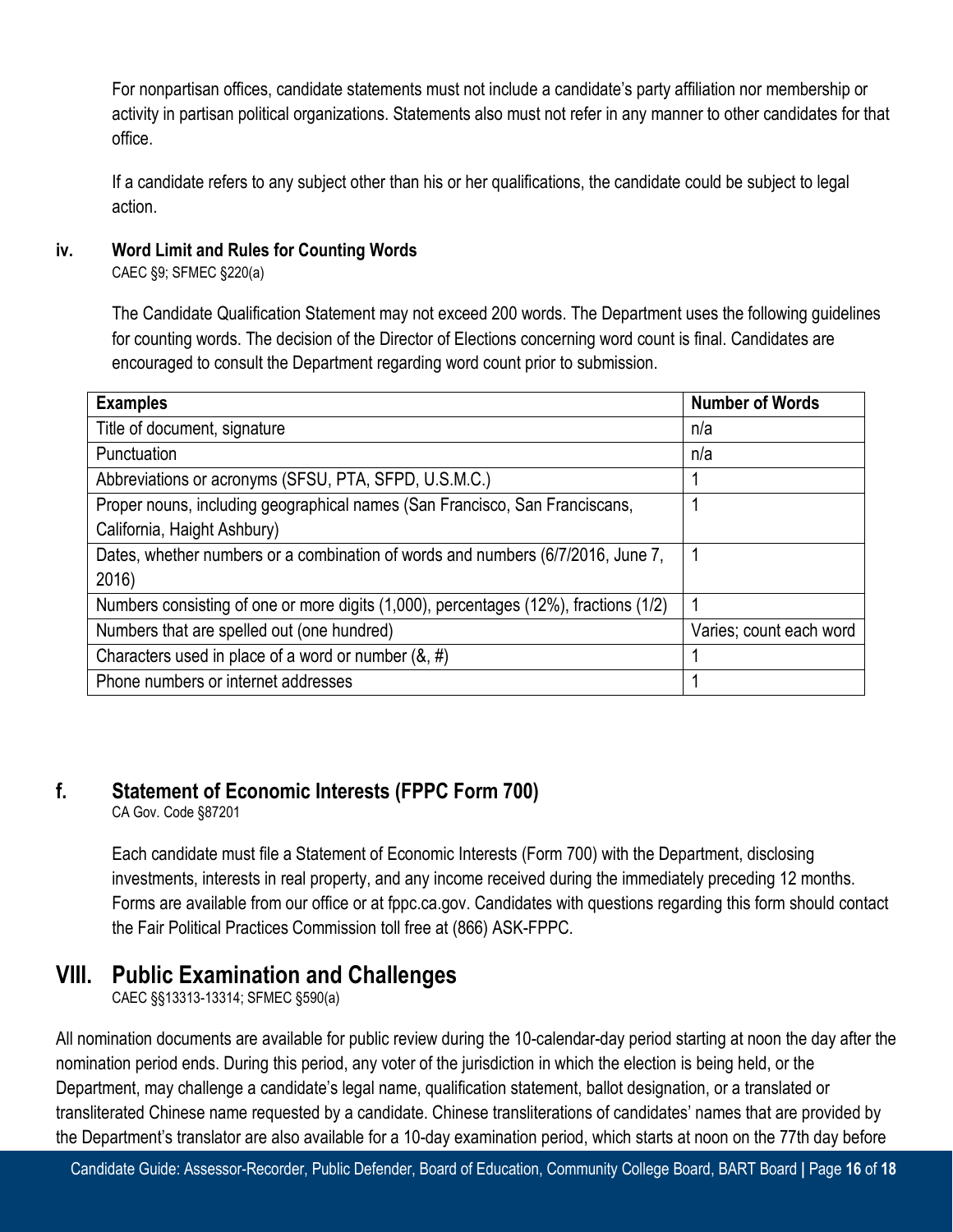the election.

Any challenges must be submitted to the Department in writing during the 10-day public examination period. The challenge must demonstrate that the material is inconsistent with election law requirements and that action by the court to correct or remove the material will not substantially interfere with the conduct of the election.

Following the close of the public examination period for each category of material, the Department may proceed with publication of that material.

# <span id="page-16-0"></span>**IX. Withdrawal of Candidacy**

SFMEC §260

A candidate may withdraw his or her candidacy by filing a signed and sworn statement of withdrawal with the Department no later than 5 p.m. on the 67th day before the election.

# <span id="page-16-1"></span>**X. Write-In Candidacy Period**

CAEC §§8600—8604

Any voter who wants to be a write-in candidate must obtain and file the following documents no later than 5 p.m. on the 14th day before the election:

- a. Nomination paper with the required number of nomination signatures
- b. Statement of Write-In Candidacy, including the oath of office
- c. Statement of Economic Interests (FPPC Form 700)
- d. Code of Fair Campaign Practices (optional)

Write-in candidates' names do not appear on the ballot. Filing fees, ballot designations, and candidate qualification statements are not applicable to write-in candidates. Campaign finance laws apply to all candidates, including write-in candidates.

# <span id="page-16-3"></span><span id="page-16-2"></span>**XI. Election Day Through Certification of Results**

## **a. Election Day**

CAEC §§319.5, 18370

The polls are open from 7 a.m. to 8 p.m.

Electioneering, which is any visible or audible activity that advocates for or against any candidate or measure on the ballot, is prohibited within 100 feet of the room in which voters are casting ballots. Examples of prohibited materials and activities include displaying a candidate's name, likeness, or logo; buttons, hats, pencils, pens, shirts, signs, or stickers with information about candidates or issues on the ballot; or any audible broadcasting of information about candidates or measures on the ballot. Electioneering also includes soliciting petition signatures within 100 feet of a polling place. Violations can be charged as misdemeanors.

# <span id="page-16-4"></span>**b. Election Results**

CAEC §15372(a)